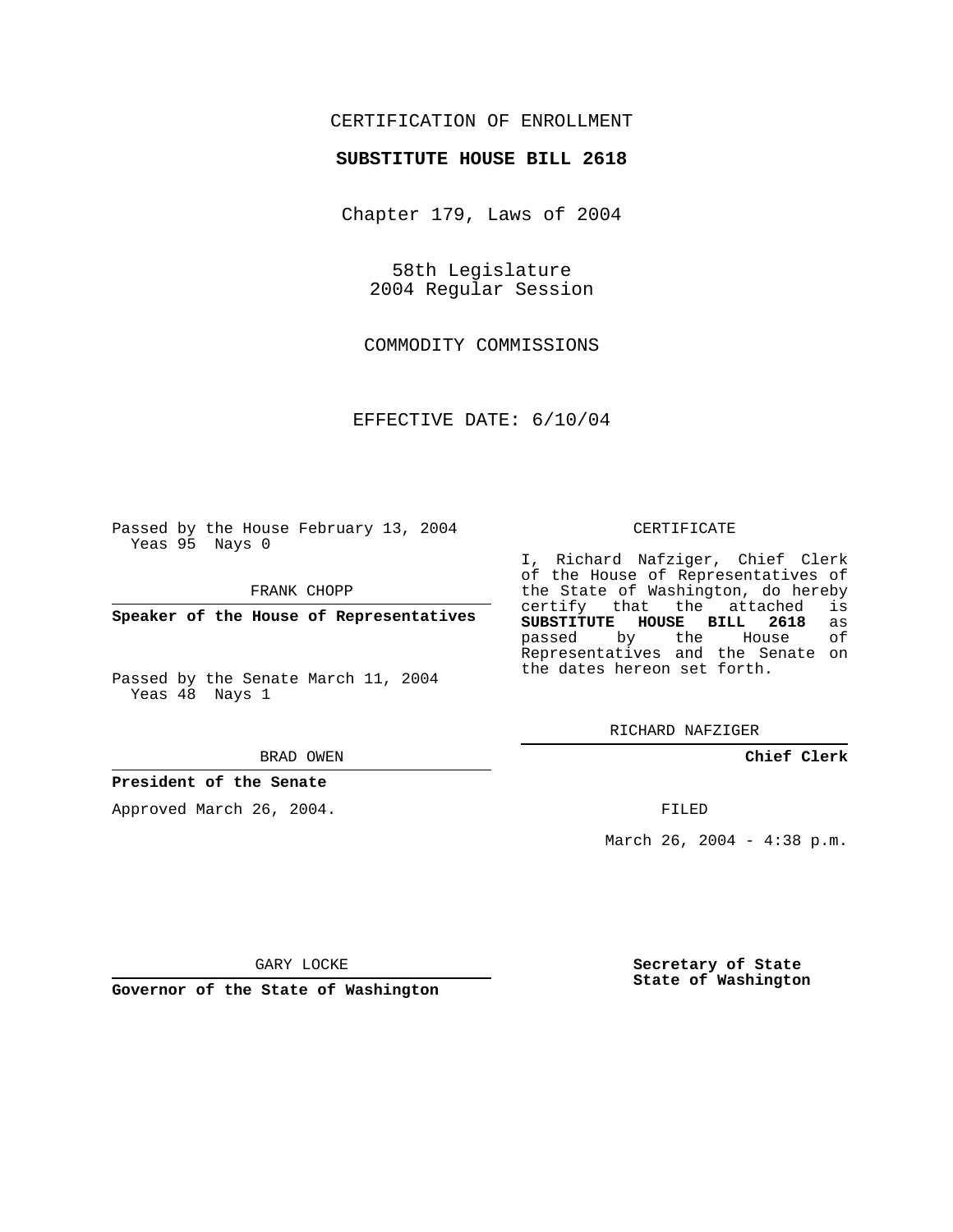## **SUBSTITUTE HOUSE BILL 2618** \_\_\_\_\_\_\_\_\_\_\_\_\_\_\_\_\_\_\_\_\_\_\_\_\_\_\_\_\_\_\_\_\_\_\_\_\_\_\_\_\_\_\_\_\_

\_\_\_\_\_\_\_\_\_\_\_\_\_\_\_\_\_\_\_\_\_\_\_\_\_\_\_\_\_\_\_\_\_\_\_\_\_\_\_\_\_\_\_\_\_

Passed Legislature - 2004 Regular Session

## **State of Washington 58th Legislature 2004 Regular Session**

**By** House Committee on Agriculture & Natural Resources (originally sponsored by Representatives Linville, Schoesler, Holmquist, Grant and Sump)

READ FIRST TIME 02/06/04.

 1 AN ACT Relating to commodity commissions; and amending RCW 2 15.66.070, 15.66.080, and 15.66.090.

3 BE IT ENACTED BY THE LEGISLATURE OF THE STATE OF WASHINGTON:

| 4  | Sec. 1. RCW 15.66.070 and 2002 c 313 s 46 are each amended to read               |
|----|----------------------------------------------------------------------------------|
| 5  | as follows:                                                                      |
| 6  | (1) The substance of a petition received under RCW 15.66.050 shall               |
| 7  | be set out in detail and designated as the proposal. A copy of the               |
| 8  | proposal shall be mailed to all affected parties or producers based on           |
| 9  | the list provided for in RCW 15.66.060 or 15.66.143, as applicable, and          |
| 10 | shall be posted on the department's web site.                                    |
| 11 | (2) Notice of a public hearing to issue, amend, or terminate a                   |
| 12 | marketing order shall be published ((once a week for four consecutive            |
| 13 | weeks)) in the form of a legal notice for a period of two days in a              |
| 14 | newspaper (( <del>or newspapers, including a newspaper or newspapers</del> )) of |
| 15 | general circulation within the affected areas, as the director may               |
| 16 | prescribe((, and shall be mailed to all affected parties or affected             |
| 17 | producers)). The notice must also be posted on the department's web              |

18 site. The director shall mail a copy of the public hearing notice 19 along with a copy of the proposal as provided in subsection (1) of this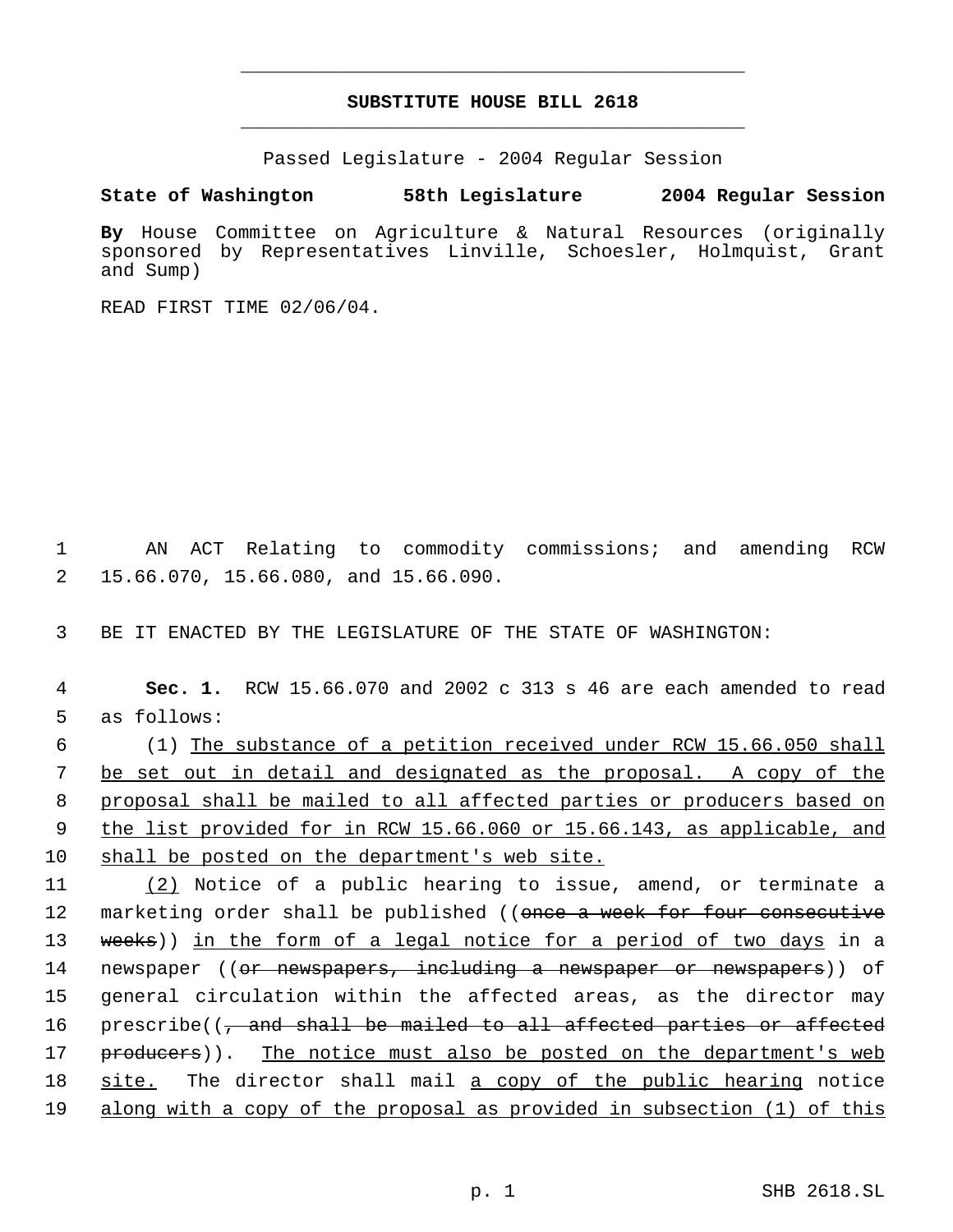1 section to all affected parties or affected producers, as applicable, who may be directly affected by the proposal and whose names and addresses appear on the list compiled under this chapter. The mailing must include the department's web site address along with a description 5 of the process for the issuance, amendment, or termination of a marketing order, as applicable.

 $((+2))$   $(3)$  At a public hearing the director shall receive testimony offered in support of, or opposition to, the proposed issuance of, amendment to, or termination of a marketing order and concerning the terms, conditions, scope, and area thereof. Such hearing shall be public and all testimony shall be received under oath. A full and complete record of all proceedings at such hearings shall be made and maintained on file in the office of the director, which file shall be open to public inspection. The director shall base any findings upon the testimony received at the hearing, together with any other relevant facts available from official publications of institutions of recognized standing. The director shall describe in the findings such official publications upon which any finding is based.

20 ( $(\langle 3 \rangle)$ ) (4) The director shall have the power to subpoena witnesses and to issue subpoenas for the production of any books, records, or documents of any kind.

23 ( $(4)$ )) (5) The superior court of the county in which any hearing or proceeding may be had may compel the attendance of witnesses and the production of records, papers, books, accounts, documents and testimony as required by such subpoena. The director, in case of the refusal of any witness to attest or testify or produce any papers required by the subpoena, shall report to the superior court of the county in which the proceeding is pending by petition setting forth that due notice has been given of the time and place of attendance of the witness or the production of the papers and that the witness has been summoned in the manner prescribed in this chapter and that he or she has failed to attend or produce the papers required by the subpoena at the hearing, cause or proceeding specified in the subpoena, or has refused to answer questions propounded to him or her in the course of such hearing, cause, or proceeding, and shall ask an order of the court to compel a witness to appear and testify before the director. The court upon such petition shall enter an order directing the witness to appear before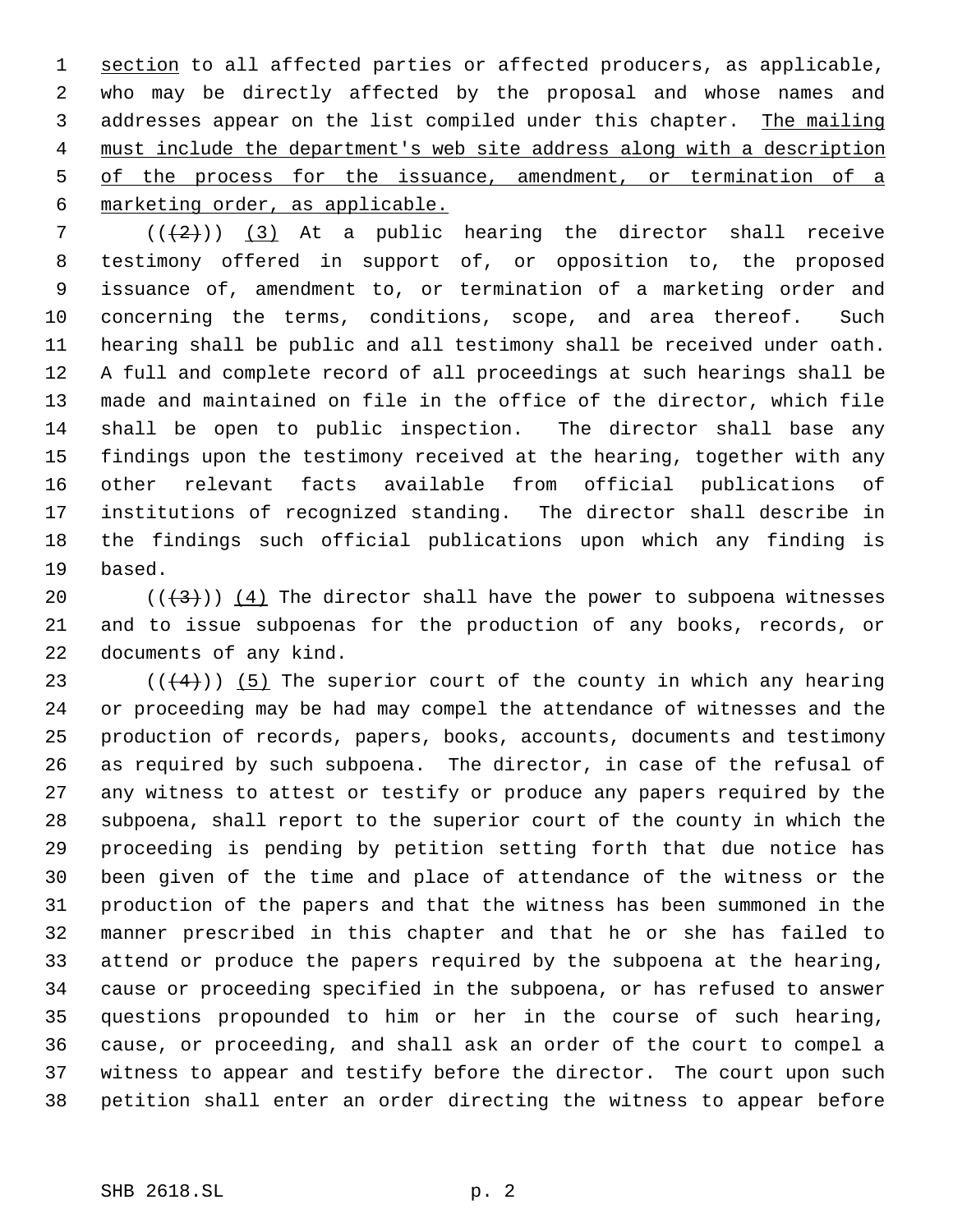the court at a time and place to be fixed in such order and then and there to show cause why he or she has not responded to the subpoena. A copy of the order shall be served upon the witness. If it appears to the court that the subpoena was regularly issued, it shall enter an order that the witness appear at the time and place fixed in the order and testify or produce the required papers, and on failing to obey the order the witness shall be dealt with as for contempt of court.

 **Sec. 2.** RCW 15.66.080 and 1961 c 11 s 15.66.080 are each amended to read as follows:

10 (1) The director shall make ((and publish)) findings upon ((every)) material points controverted at the hearing and required by this 12 chapter and upon such other matters and things as he or she may deem 13 fitting and proper. ((He shall also issue a recommended decision based upon his findings and shall cause copies of the findings and 15 recommended decision to be delivered or mailed to all parties of record 16 appearing at the hearing, or their attorneys of record.)) Based upon 17 those findings, the director shall make conclusions and develop and issue a recommended decision. The findings, conclusions, and 19 recommended decision, and the full text of the proposal shall be posted 20 on the department's web site. For amendment and termination petitions, the affected commission may include a link on its web site to the department's web site.

23 (2) The recommended decision ((shall contain the text in full of 24 any order, or amendment or termination of existing order, and)) may deny or approve the proposal in its entirety, or it may recommend a marketing order containing other or different terms or conditions from those contained in the proposal: PROVIDED, That the same shall be of a kind or type substantially within the purview of the notice of hearing and shall be supported by evidence taken at the hearing or by documents of which the director is authorized to take official notice. The director shall not approve the issuance, amendment, or termination 32 of any marketing order unless he or she shall find with respect thereto:

34  $((+1))$  (a) That the proposed issuance, amendment or termination thereof is reasonably calculated to attain the objective sought in such marketing order;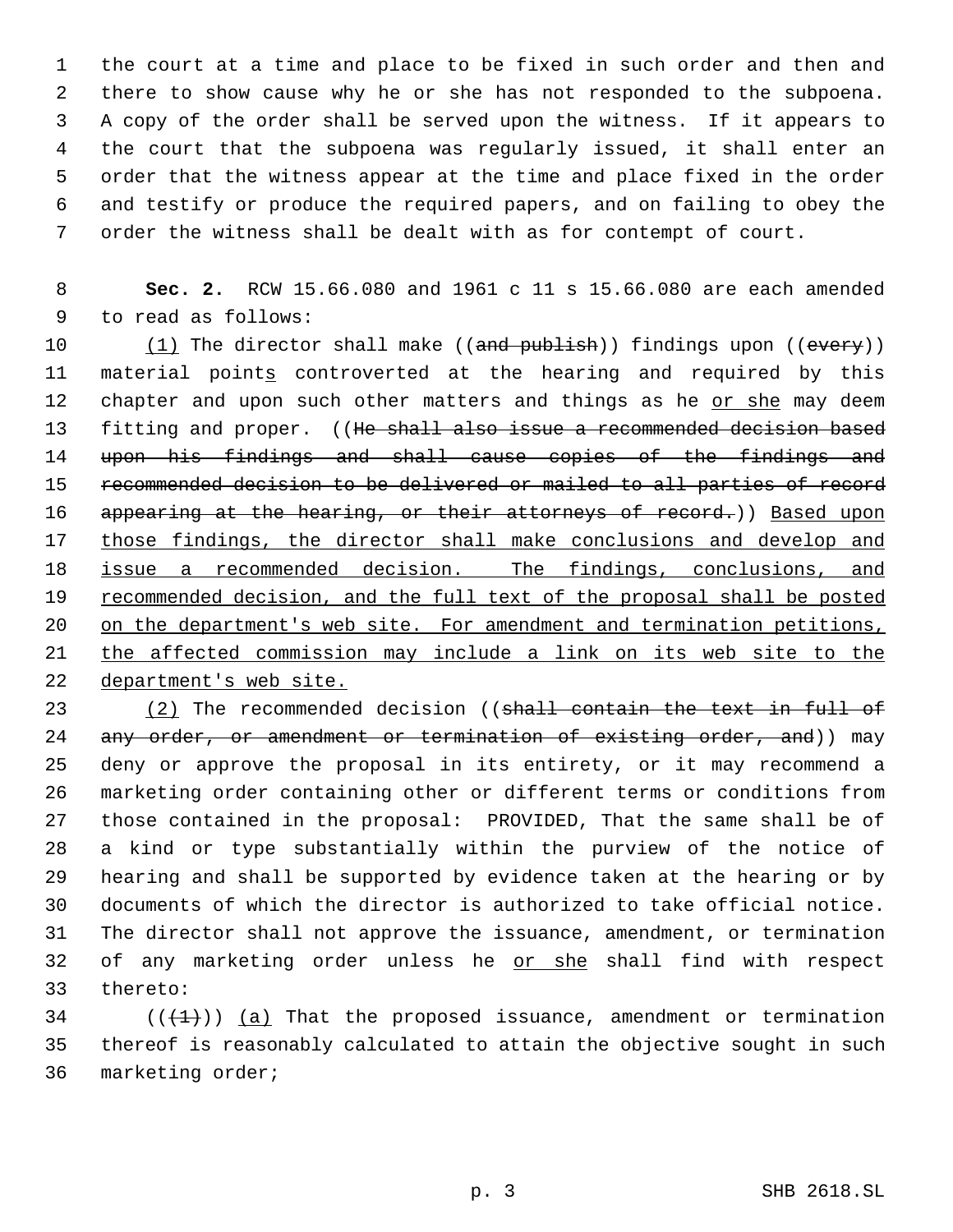$((+2))$  (b) That the proposed issuance, amendment, or termination is in conformity with the provisions of this chapter and within the applicable limitations and restrictions set forth therein will tend to effectuate the declared purposes and policies of this chapter;

5  $((+3))$   $(c)$  That the interests of consumers of such commodity are protected in that the powers of this chapter are being exercised only to the extent necessary to attain such objectives.

 (3) If the director's recommended decision does not make any 9 changes to the proposal, notification will be made by mail in the form of a postcard reciting the director's recommended decision. The 11 postcard will also include the department's web site address where any person can access the full text of the director's findings, conclusions, and recommended decision.

 (4) If the director's recommended decision makes changes to the 15 proposal or does not support the proposal, notification will be made by mail in the form of a letter describing the changes made or explaining 17 the reason for not supporting the proposal and a referendum. The letter will also include the department's web site address where any person can access the full text of the director's findings, conclusions, and recommended decision.

21 (5) After the ((issuance of a)) director issues his or her findings, conclusions, and recommended decision all interested parties 23 shall have a period of not less than  $((\text{ten}))$  fifteen days from the date 24 of the mailing of the postcard or letter to file ((objections)) statements with the director in support of or in opposition to the 26 recommended decision. The director shall consider the ((objections)) 27 additional statements and shall issue his or her final decision 28 ((which)). The final decision may be the same as the recommended 29 decision or may be revised in  $((the)$ ) light of  $((said - objections - The$ 30 final decision shall set out in full the text of the order)) the additional information received in response to the recommended decision. The director shall ((deliver or mail copies of the final decision to the same parties to whom copies of the findings and recommended decision are required to be sent)) notify affected parties of his or her final decision by mail in the form of a postcard. Notification shall include the department's web site address where any person can access the full text of the director's findings,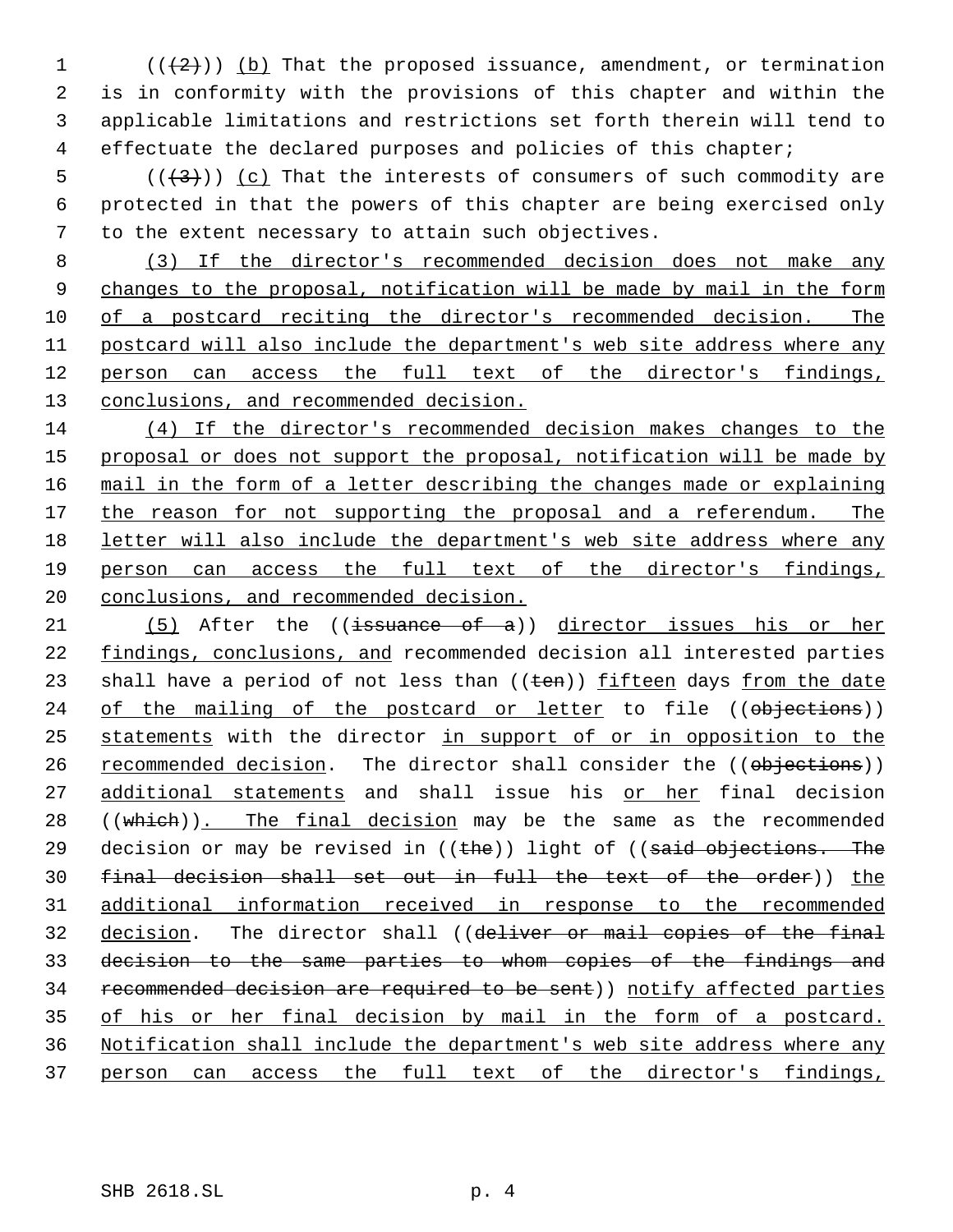conclusions, and final decision and the full text of the final proposal. If the final decision denies the proposal in its entirety, no further action shall be taken by the director.

 (6) Affected parties who do not have access to materials posted on 5 the department's web site may request notification by fax or mail.

 **Sec. 3.** RCW 15.66.090 and 2002 c 313 s 47 are each amended to read as follows:

8 After the ((issuance by the)) director ((of the)) issues his or her final decision approving the issuance, amendment, or termination of a marketing order, the director shall determine by a referendum whether the affected parties or producers assent to the proposed action or not. The director shall conduct the referendum among the affected parties or producers based on the list as provided for in RCW 15.66.060 or 14 15.66.143, as applicable, and the affected parties or producers shall be deemed to have assented to the proposed issuance or termination order if fifty-one percent or more by number reply to the referendum within the time specified by the director, and if, of those replying, sixty-five percent or more by number and fifty-one percent or more by volume assent to the proposed order. The producers shall be deemed to have assented to the proposed amendment order if sixty percent or more by number and sixty percent or more by volume of those replying assent to the proposed order. The determination by volume shall be made on the basis of volume as determined in the list of affected producers created under provisions of RCW 15.66.060, subject to rules and regulations of the director for such determination. The director shall consider the approval or disapproval of any cooperative marketing association authorized by its producer members to act for them in any such referendum, as being the approval or disapproval of the producers who are members of or stockholders in or under contract with such association of cooperative producers: PROVIDED, That the association shall first determine that a majority of the membership of the association authorize its action concerning the specific marketing order. Results of the referendum shall be mailed to all affected 34 parties in the form of a postcard. If the requisite assent is given, 35 the director shall ((promulgate)) adopt the order ((and shall mail